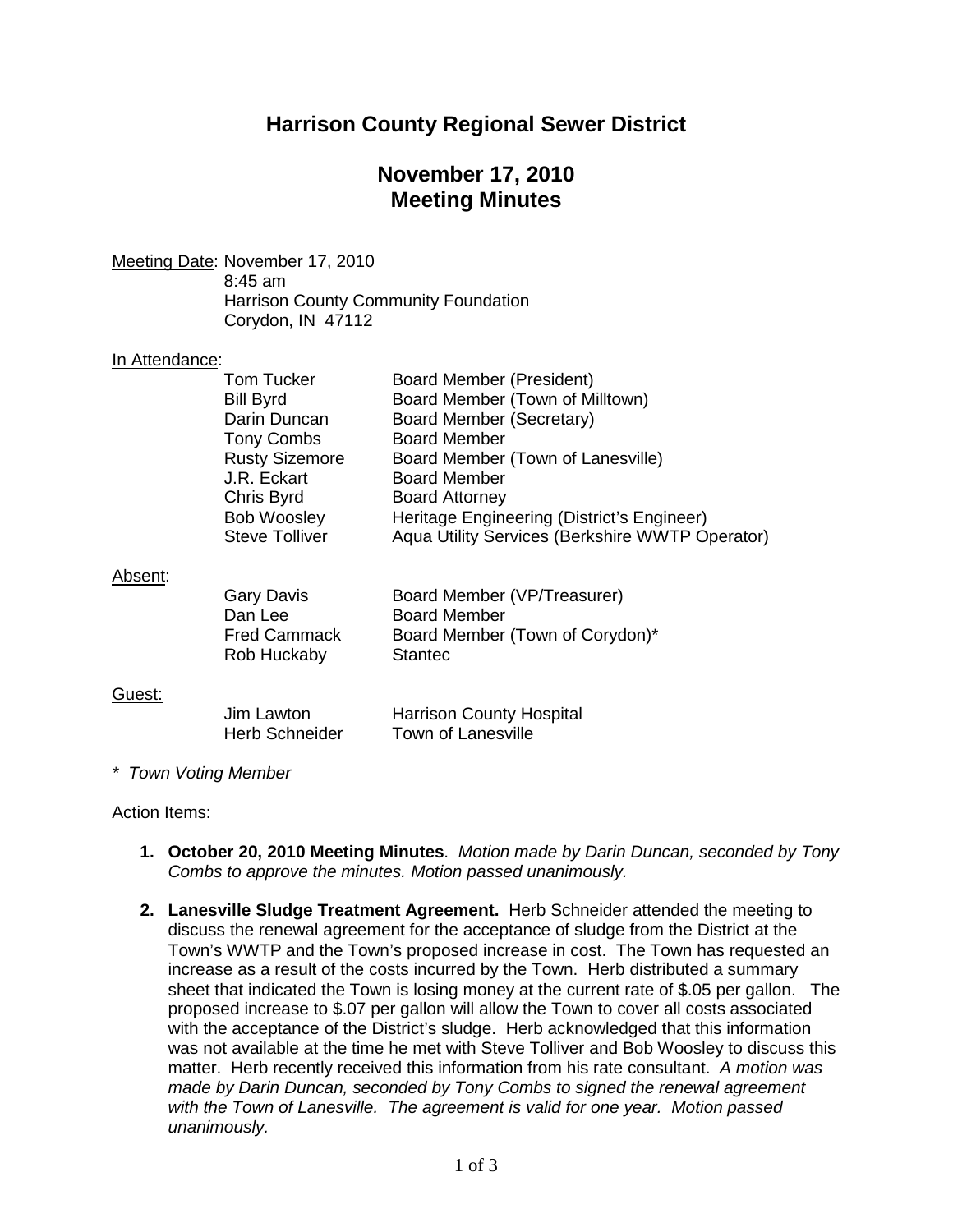- **3. CCR Sludge Treatment Agreement.** Steve Tolliver reported that he is continuing to work with CCR to negotiate a possible sludge treatment agreement. Initial testing of the sludge indicates that it is likely in the acceptable parameters to allow for land application. Steve will continue to work with them on securing an agreement for consideration by the District.
- **4. Hospital Medical Campus Rate Increase (Ordinance No. 2010-01).** The new rates approved and adopted via Ordinance No 2010-01 shall become effective immediately. Tom Tucker shall notify Ramsey Water to begin charging our new rates immediately.
- **5. Hospital Medical Campus (Sewer Credits for Water Used in Cooling Towers).** Jim Lawton (Hospital Facilities Manager) advised the Board that the Hospital is currently being charged for water that is used to fill their chillers (Cooling Towers) that does not get sent back into the sewer system. Mr. Lawton indicated that both chillers have flow meters on them and readings are taken monthly. He stated that he has looked into running separate metered water lines to these towers but it is cost prohibitive (approx \$18,000 in construction cost). Mr. Lawton requested that he be allowed to submit requests to the District for reimbursement of the fees charged (via credits) for the treatment of this water. He said they followed the same procedure with Corydon when they were in their old facility. Tom Tucker stated that the District cannot give him an answer on this request until the District has a chance to speak with Corydon regarding this matter. Tom will follow up with Fred Cammack (Corydon) to determine if credits can be offered. The District will notify Mr. Lawton and the Hospital of the outcome of this meeting.
- **6. New Salisbury Sewer Plans (50% Submittal).** Darin Duncan reported that the plans have been submitted, reviewed, and are approved. Darin recommended acceptance of these plans.
- **7. Berkshire WWTP Operations Report:** Steve Tolliver presented the operations report for the month of October. A power outage was reported that required repairs to be made. Steve thinks it may have been caused by a lightning strike. The WWTP continues to meet all permit guidelines and requirements. *Motion made by Tony Combs, seconded by Darin Duncan to approve the Operations Report. Motion passed unanimously.*

### **8. Treasurer's Report:**

- **i.** The following invoices were approved (Motion made by Tony Combs, seconded by Darin Duncan. Approved unanimously.)
	- a. Byrd, Dillman, & Chastain Attorney fees \$261.60
	- b. Heritage/Stantec Operating Budget (Acct. No. 02) \$2,117
	- c. Heritage/Stantec Projects Budget (Acct. No. 03) \$609.00
	- d. Harrison REMC WWTP electric service \$830.58
		-
	- e. Town of Corydon October sewer charges \$4,456.45 f. Aqua Utility Services - November operating contract \$2,281.40
	- g. Aqua Utility Services Sludge Hauling  $$540.00$
	- h. Aqua Utility Services Sludge Hauling **\$540.00**
- **ii.** *A motion was made by Tony Combs, seconded by Darin Duncan, to approve the following invoice. Motion passed unanimously.*
	- a. Heritage Eng. Inv. No. 10051-03 (New Salisbury Design) \$32,500